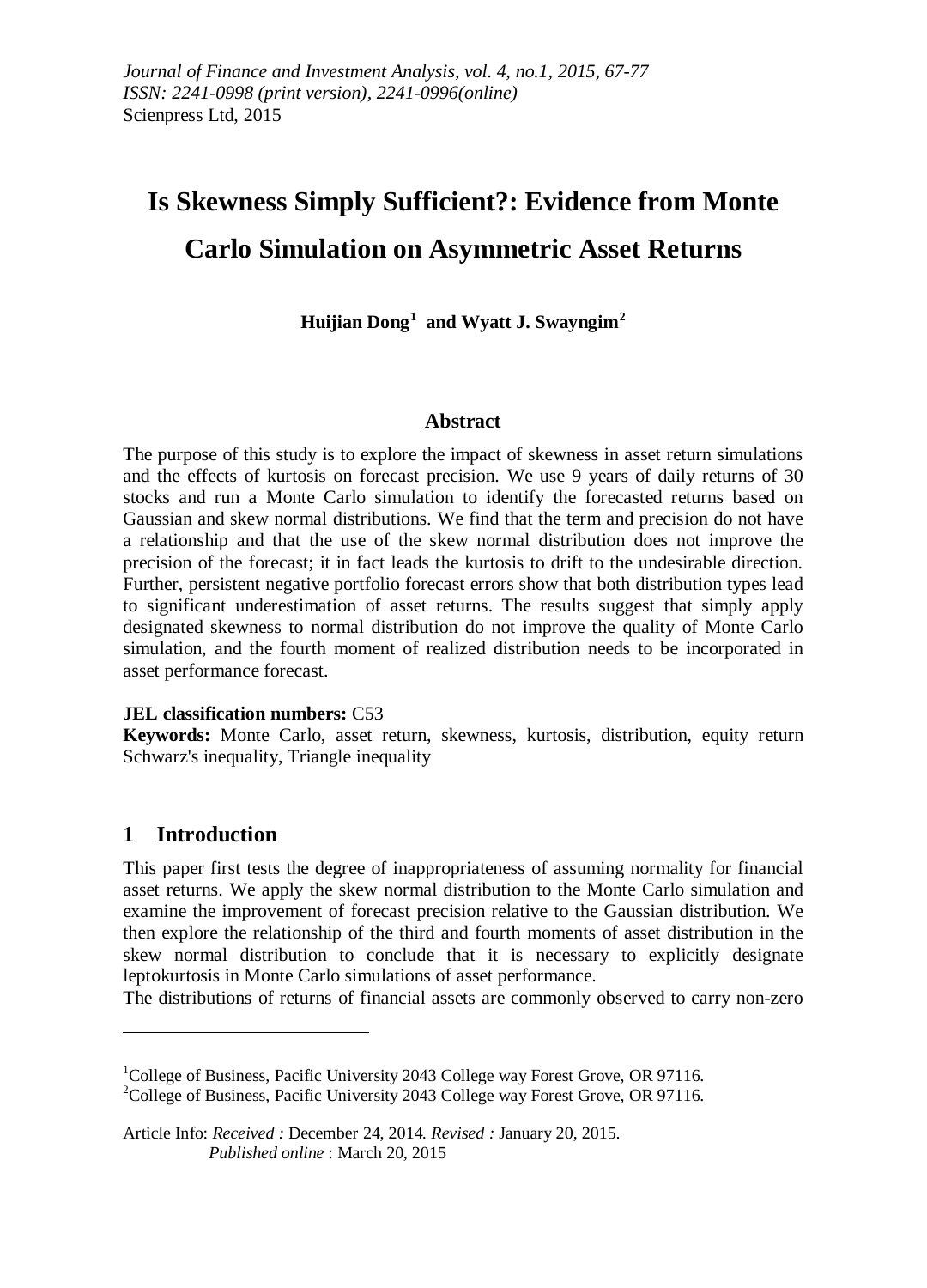skewness and excess kurtosis. Harvey and Siddique (2000) discuss symmetrical skewness of asset returns and recognize the skewness premium. Conrad, Dittmar, and Ghysels (2013) confirm the role of skewness and kurtosis as markers for risk compensation in securities with return dependence controlled. Dong (2014) and Chen, Chen, and Lee (2013) suggest that extreme negative investor sentiment leads to high dependence at the lower tail of the return and this implies the necessity of incorporating skewness in the Monte Carlo simulation.

However, currently there is no quantitative evidence to support the importance of incorporating skewness in simulations. In other words, the degree of forecast precision improvement after skewness is considered needs to be addressed to allow researchers and practitioners to judge the type of distribution that Monte Carlo simulation should be based on. Furthermore, involving skewness in the skew normal distribution will affect the kurtosis of the distribution; therefore it is meaningful to explore whether the drift of kurtosis due to non-zero skewness warrants a more accurate fit to asset returns. In essence, this study attempts to clarify the impact of skewness in asset return simulation and the impact of kurtosis to forecast precision due to the non-zero skewness setting.

#### **2 Data**

 $\overline{a}$ 

Using a random selection<sup>[3](#page-0-1)</sup> process, this paper draws 30 stocks from the pool of Russell 3000 index. The index list is according to the latest June 27, 2014 version as of December 22, 2014. Similar to Guo et al. (2015), this study first assigns random values in the range of [0, 1] to all the assets that carry full historical data between December 5, 2005 and December 8, 2014, and then select assets with assigned random values between 0.49 and 0.51. The random values assigned using this procedure are uniformly distributed (Rotz, Falk, Wood, and Mulrow, 2001) and are free of sampling bias and concerns of data mining.

We assume 252 trading days in a year and we use historical returns of 3 years to fit the distribution on which the Monte Carlo simulation is based. In addition we use the future 6 years of stock return data to examine the forecast precision and Monte Carlo term effect. Such in-sample forecast spans a long history of asset prices for a variety of types of equities to ensure that the conclusion is broadly applicable. Specifically, we obtain 2269 daily adjusted closing price levels of the 30 assets from which 2268 daily returns are calculated. These are 252 returns per year for consecutive 9 years. Table 1 summarizes the groups of samples. To covert the prices into continuously compounded returns, this paper applies the following Equation 1.

$$
r_t^{\gamma} = \log_e p_t^{\gamma} - \log_e p_{t-1}^{\gamma}
$$
 (1)

<sup>&</sup>lt;sup>3</sup>According to Wichman and Hill (1982, 1987), because the fractional part of the sum of three random numbers on [0,1] is still a random number on [0,1]. For integer a, b, and c between 1 and 30000, assign the values to a, b, and c:  $a \leftarrow MOD(170^*a, 30323)$ ; b $\leftarrow MOD(171^*a, 30269)$ ;  $c \leftarrow MOD(172^*a, 30307)$ , then the random number is the fractional part of the sum of a, b, and c.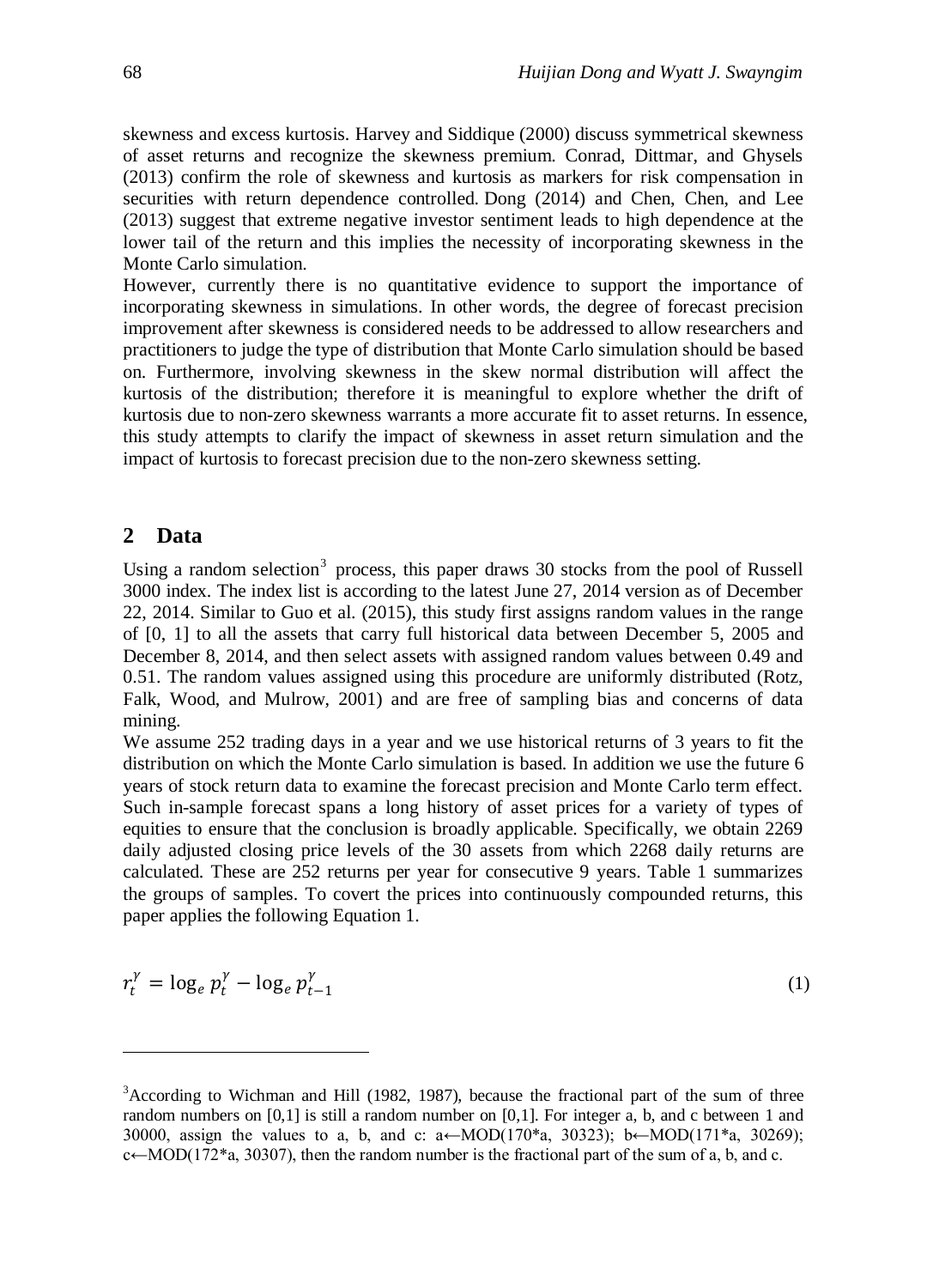| Tuoto 1: Bumphing and in Bampio I Steedst I cribus |      |                   |           |                        |  |  |  |  |
|----------------------------------------------------|------|-------------------|-----------|------------------------|--|--|--|--|
| Group                                              | Year | <b>Start Date</b> | End Date  | Number of Observations |  |  |  |  |
|                                                    | 9    | 12/10/2013        | 12/8/2014 | 252                    |  |  |  |  |
|                                                    | 8    | 12/7/2012         | 12/9/2013 | 252                    |  |  |  |  |
|                                                    | 7    | 12/6/2011         | 12/6/2012 | 252                    |  |  |  |  |
| In-sample realized return                          | 6    | 12/7/2010         | 12/5/2011 | 252                    |  |  |  |  |
|                                                    | 5    | 12/7/2009         | 12/6/2010 | 252                    |  |  |  |  |
|                                                    | 4    | 12/5/2008         | 12/4/2009 | 252                    |  |  |  |  |
|                                                    | 3    | 12/6/2007         | 12/4/2008 | 252                    |  |  |  |  |
| Sample<br>return to<br>fit<br>distribution         | 2    | 12/5/2006         | 12/5/2007 | 252                    |  |  |  |  |
|                                                    |      | 12/5/2005         | 12/4/2006 | 252                    |  |  |  |  |

Table 1: Sampling and In-sample Forecast Periods

Table 2 includes the tickers of all the equities with maximum or minimum of the key features of all the assets. The market capitalizations and enterprise values (EV) are based on the market quotes on December 10, 2014. The trailing Price-to-earnings (P/E), Price-to-Sales (P/S), Enterprise Value-to-Revenue, and Enterprise Value-to-EBITDA (EV/EBITDA) are trailing twelve month data, and the Price-to-Book (P/B) uses the most recent quarter data as for December 18, 2014. The forward Price-to-earnings (P/E) in general uses pro forma earnings estimate for the 2015-2016 fiscal year, and the P/E-to-growth (PEG) indicates the 5-year expected growth level. The sample includes small and large stocks, value and growth stocks, and relatively overvalued and undervalued stocks.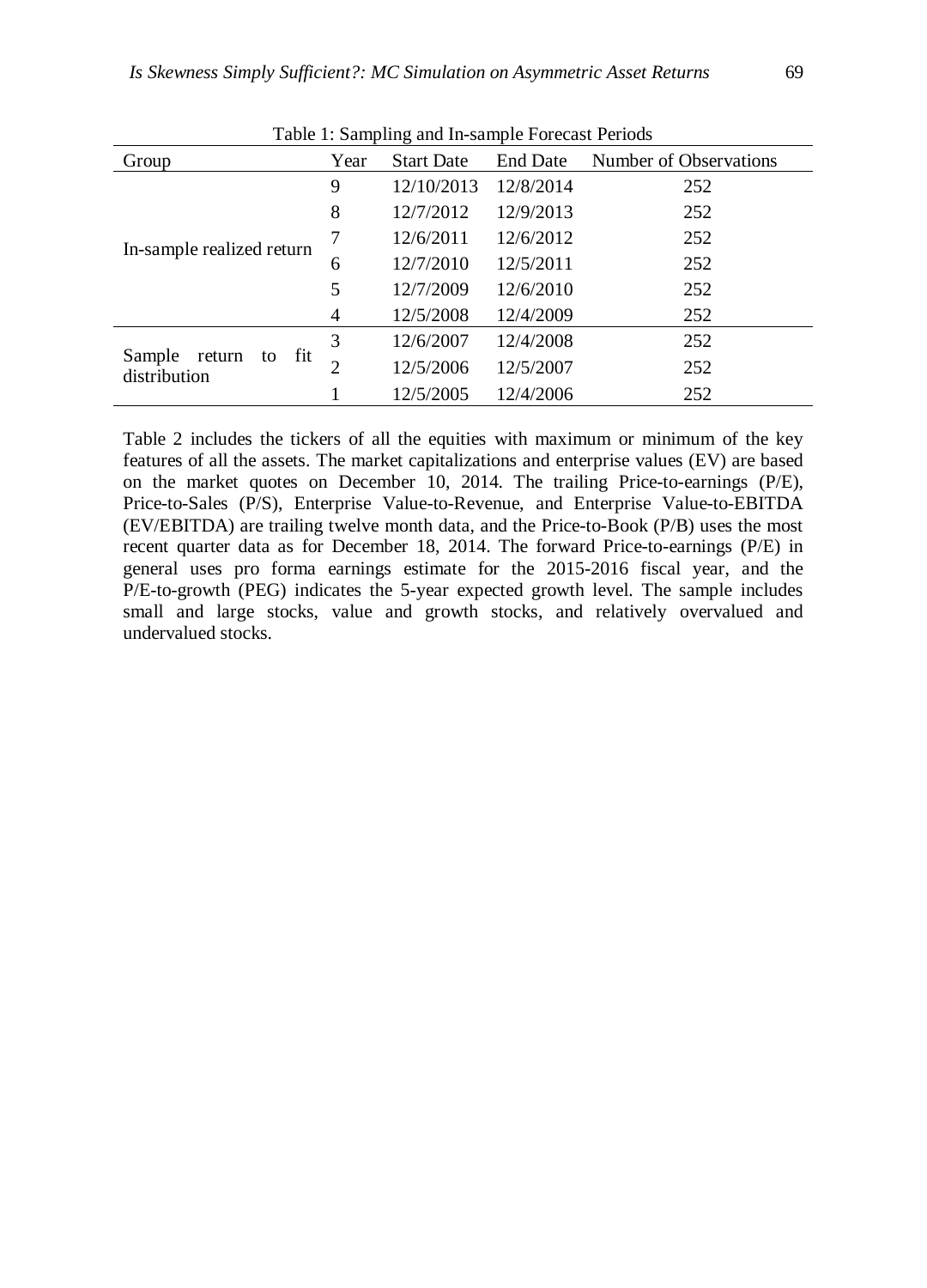|             | Fault 2. The Extreme Key Peatures of the 30 Assets In the Sample |                   |                 |                     |                        |                          |                       |                 |                         |
|-------------|------------------------------------------------------------------|-------------------|-----------------|---------------------|------------------------|--------------------------|-----------------------|-----------------|-------------------------|
|             | Market Cap                                                       | EV                | Trailing<br>P/E | Forward<br>P/E      | <b>PEG</b>             | P/S                      | P/B                   | EV/Revenue      | EV/EBITDA               |
| <b>AHL</b>  | 2.77B                                                            | 477.73M           | $8.72^{[MIN]}$  | 10.73               | 8.71                   | 1.07                     | 0.83                  | 0.18            | 0.9                     |
| <b>BEL</b>  | 1.22B                                                            | 1.70B             | N/A             | $62^{\text{[MAX]}}$ | $23.66^{[MAX]}$        | 2.06                     | 1.51                  | 2.85            | 16.66                   |
| <b>HILL</b> | $268.74M^{[MIN]}$                                                | $223.35M^{[MIN]}$ | $222^{[MAX]}$   | 15.88               | 1.54                   | 1.28                     | 5.05                  | 1.08            | $43.88^{[MAX]}$         |
| <b>EZPW</b> | 593.16M                                                          | 882.93M           | N/A             | $7.09^{[MIN]}$      | 0.63                   | 0.58                     | $0.65^{\text{[MIN]}}$ | 0.89            | 6.26                    |
| <b>IM</b>   | 4.27B                                                            | 4.83B             | 16.65           | 9.01                | 0.85                   | $0.1^{\text{[MIN]}}$     | 1.04                  | $0.11^{[MIN]}$  | 6.65                    |
| <b>NUS</b>  | 2.66B                                                            | 2.74B             | 10.25           | 10.82               | $-2.26^{\text{[MIN]}}$ | 0.92                     | 2.94                  | 0.91            | 5.49                    |
| PX          | $37.21B^{[MAX]}$                                                 | $46.27B^{[MAX]}$  | 20.3            | 18.78               | 2.02                   | 3.04                     | $5.7^{[MAX]}$         | 3.76            | 11.96                   |
| <b>SGMO</b> | 948.07M                                                          | 626.96M           | N/A             | N/A                 | N/A                    | $20.89^{\mathrm{[MAX]}}$ | 3.75                  | $16.59^{[MAX]}$ | $-21.13^{\text{[MIN]}}$ |
|             |                                                                  |                   |                 |                     |                        |                          |                       |                 |                         |

Table 2: The Extreme Key Features of the 30 Assets in the Sample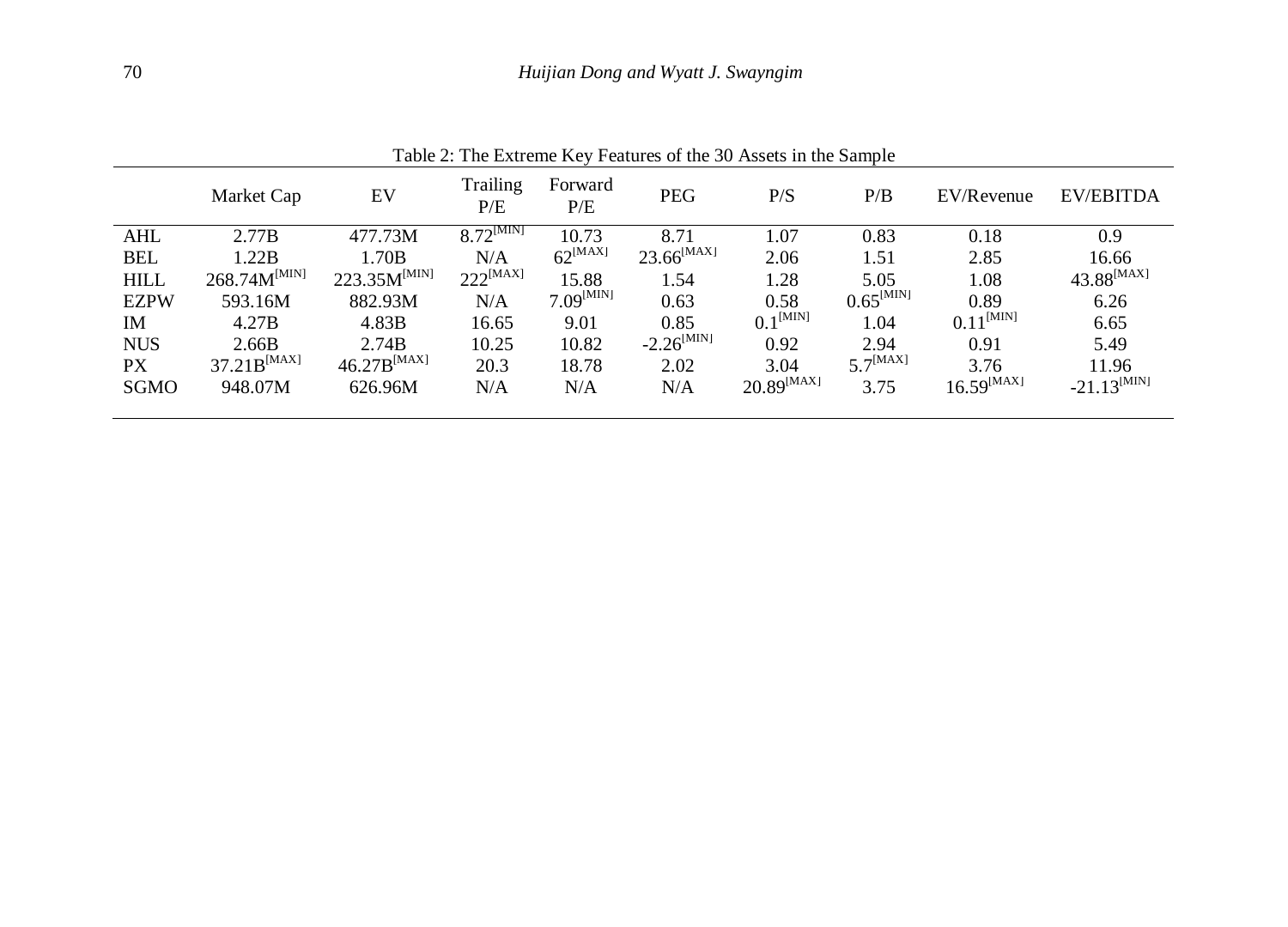For each of the 30 equities in the sample, we fit the returns from year 1 to year 3 for both skew normal distribution and Gaussian distribution. With the fitted parameters for both of the distributions, we then perform Monte Carlo simulations at both the portfolio level and

For the simulated net returns, we set the minimum threshold of -1, consistent with the nature of investment and ruling out the threat of negative account balance. Each observation,  $r_{i,t}^{\gamma}$ , is the daily return at the t<sup>th</sup> day for the i<sup>th</sup> asset in year  $\gamma$ . The variable  $\gamma$ is a string that can be assigned to any year between year 4 and year 9. Starting from the unit currency initial endowment, the forecasted one-year return from Monte Carlo simulation is:

$$
R_i^{\gamma} = \prod_{t=1}^n (1 + r_{i,t}^{\gamma})
$$

individual asset level.

where n=252 and  $R_i^{\gamma}$  is the simulated one-year return for a specific asset.

Then we perform the simulation for 150 iterations and the forecasted one-year return for a certain distribution method M, which the Monte Carlo is based on. The one-year return is path dependent to the daily realized returns.

$$
R_{i,M}^{\gamma} = \frac{\sum_{j=1}^{n} (\prod_{t=1}^{n} (1 + r_{i,t}^{\gamma}))}{N}
$$

where  $N=150$ , and M can be assigned to skew normal (SN) or Gaussian (GAU). The forecast error of the portfolio with 30 assets is the norm of the difference of asset simulation returns and asset realized returns:

$$
\varepsilon_M^{\gamma} = \frac{\sum_{i=1}^{\lambda} ||R_M^{\gamma} - R_i^{\gamma}||}{\lambda}
$$

where  $R_i^{\gamma}$  is the realized portfolio return. Similarly, the forecast error of a specific asset in the portfolio is the norm of the difference of asset simulation return and asset realized return:

$$
\varepsilon_{i,M}^{\gamma} = \|R_{i,M}^{\gamma} - R_i^{\gamma}\|
$$

The portfolio in this paper, which is an equally-weighted portfolio, is different from the Russell 3000 index, which is a market capitalization-weighted portfolio. The reason for this difference is that this paper attempts to avoid forecasting error associated with price-weighted discrimination; the rationale is that the forecasting precision is equally important for every single asset regardless of their price level.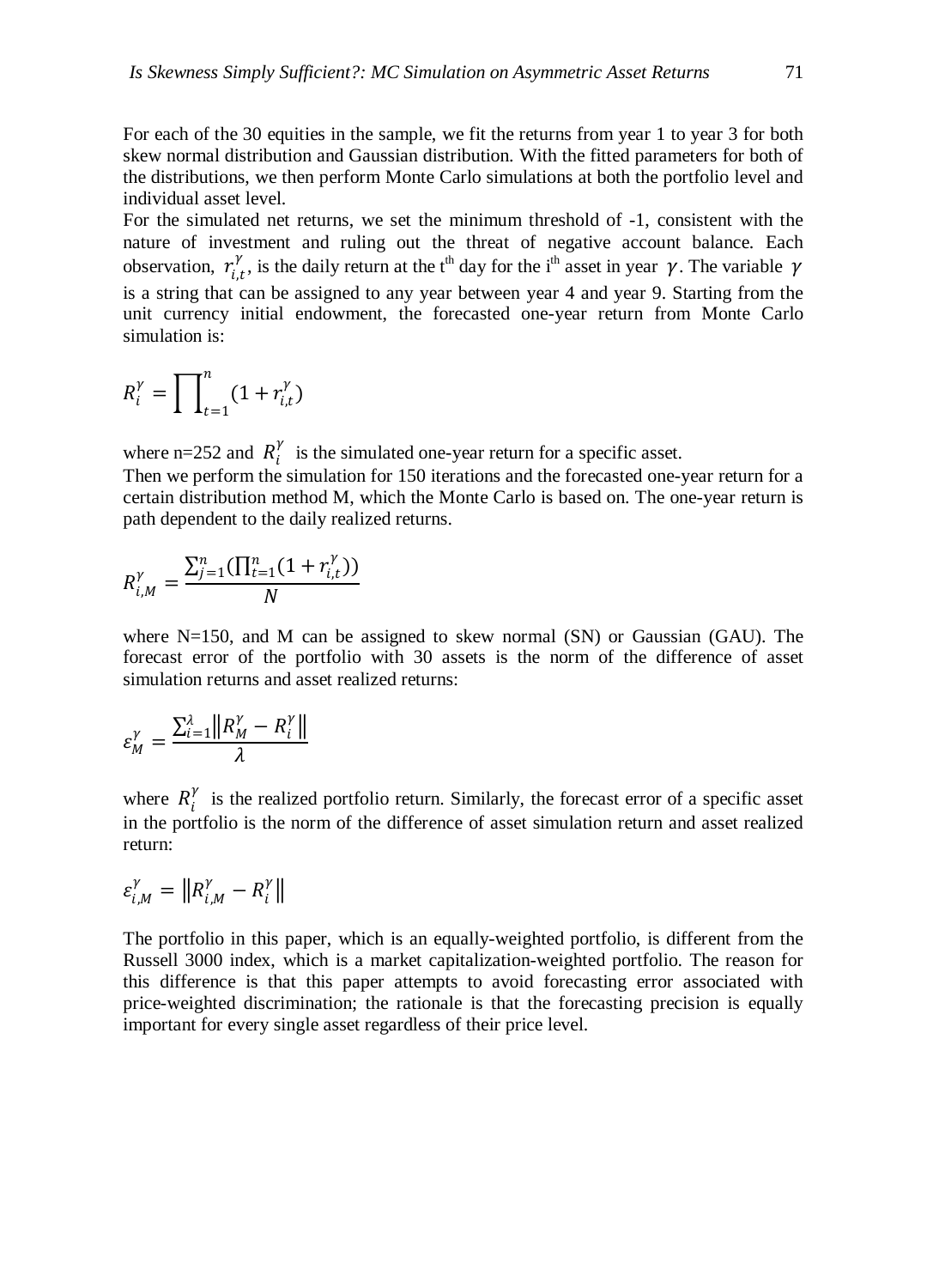# **3 Methodology**

The skew normal distribution is from the differential equation

$$
\omega^{4} f''(x) + (\alpha^{2} + 2)\omega^{2}(x - \zeta)f'(x) + f(x)((\alpha^{2} + 1)(x - \zeta)^{2} + \omega^{2}) = 0
$$
  
\nwhere  $f(0) = \frac{\exp{\left[\frac{\pi}{2}\right] - \frac{\zeta^{2}}{2\omega^{2}}\right)\frac{2}{\sqrt{\pi}}\int_{\frac{\sqrt{2\omega}}{\sqrt{2\omega}}}}{\sqrt{2\pi}\omega},$   
\nand  $f'(0) = \frac{\exp{\left[\frac{\pi}{2}\right] - \frac{(\alpha^{2} + 1)\zeta^{2}}{2\omega^{2}}\right)(2\alpha\omega + \sqrt{2\pi}\zeta\exp{\left[\frac{\pi^{2}\zeta^{2}}{2\omega^{2}}\right)\frac{2}{\sqrt{\pi}}\int_{\frac{\alpha\zeta}{\sqrt{2\omega}}}}^{\infty}e^{-t^{2}}dt}{\sqrt{2\pi}\omega^{3}},$ 

and  $\int_{(\frac{\alpha}{\sqrt{2}\omega})}^{\infty} e^{-t^2} dt$  is from the complementary error function  $erfc(x) = \frac{2}{\pi} \int_{x}^{\infty} e^{-t^2} dt$ Consistent with Azzalini (2014), if the probability density function of a continuous random variable x is

$$
f(x) = 2\phi(x)\Phi(\alpha x)
$$

where 
$$
\phi(x) = \frac{\exp{i(\pi - x^2)}}{\sqrt{2\pi}}
$$
 and  $\Phi(\alpha x) = \int_{-\infty}^{\alpha x} \phi(t) dt$ ,

then x follows the standard Gaussian distribution when  $\alpha = 0$ . The parameter  $\alpha$  is a shape argument that increases with skewness. To generalize the standard Gaussian distribution, any random variable Y that is normally distributed can be defined as:

$$
Y \sim (\xi, \omega^2)
$$

where  $\xi$  is the location argument and  $\omega$  is the scale argument.

To further generalize the normal distribution, any random variable Z that follows skew normal distribution can be defined as:

$$
Z \sim (\xi, \omega^2, \alpha)
$$

Some characteristic values of the variable Z which follows skew normal distribution are as follows according to Azzalini (2014):

With 
$$
\delta = \frac{\alpha}{\sqrt{1 + \alpha^2}},
$$

Mean of skew normal distribution:  $E(z) = \xi + \omega \sqrt{\frac{2}{\pi}} \delta$ Variance of skew normal distribution:  $VAR(z) = \omega^2 (1 - \frac{2\delta^2}{\pi})$ Skewness of skew normal distribution:  $s = \frac{4-\pi}{2}$  $E^3(z)$  $VAR^{1.5}(z)$ Kurtosis of skew normal distribution:  $k = 2(\pi - 3) \frac{E^4(z)}{VAR^2(z)}$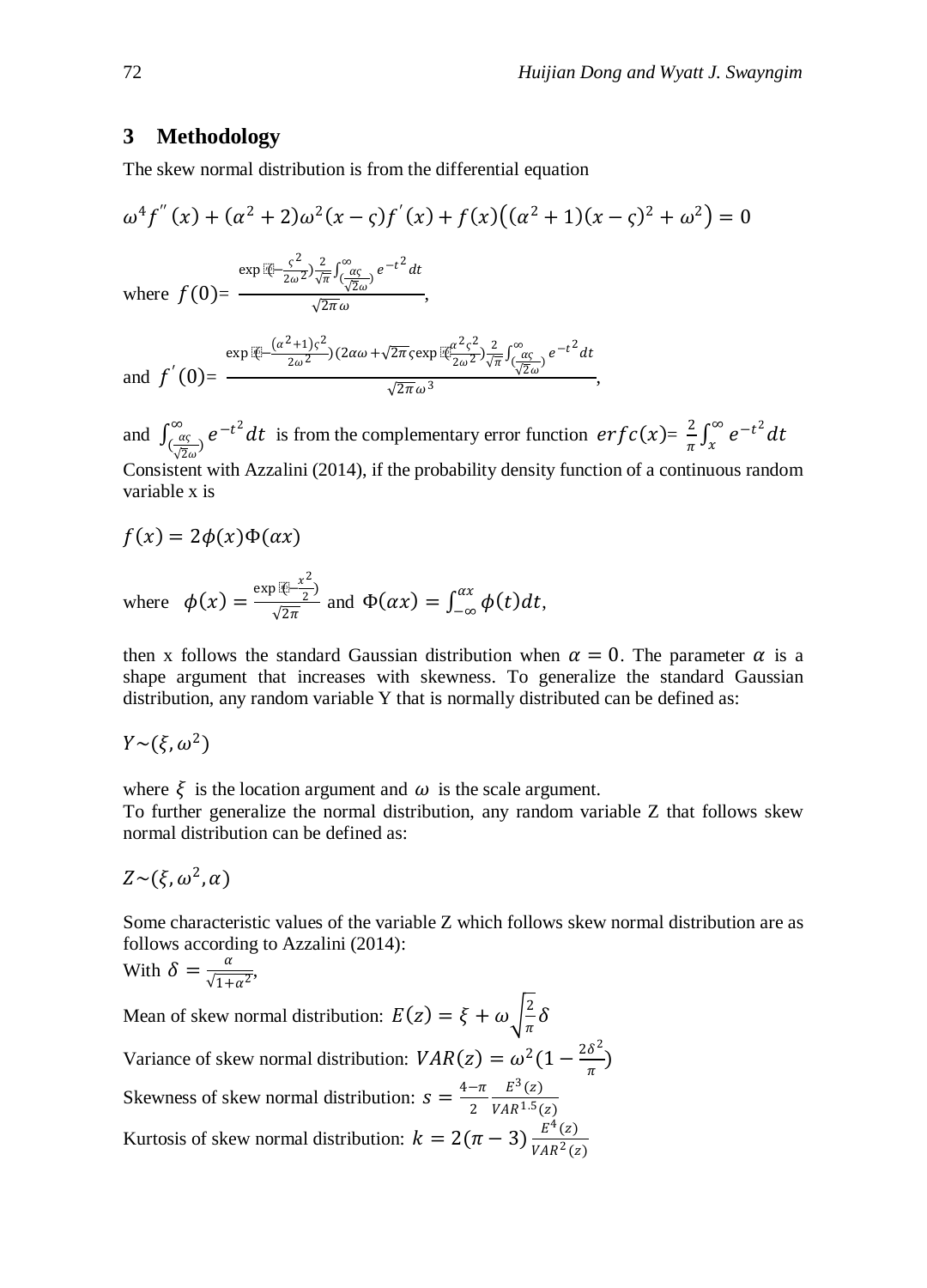The paper computes the forecast errors (FE) in Table 3 and Table 4 for the two distributions on which the Monte Carlo simulations are based. The forecast errors are not taken as absolute values, so they carry the direction of the error. This allows us to explore and conclude any systematic bias of the forecast.

## **4 Discussions and Results**

Table 3 and Table 4 present the forecast errors of skew normal distribution-based and Gaussian-based Monte Carlo simulation at the individual asset level, and Table 5 presents the forecast errors of the two distribution simulation at the portfolio level. The results indicate the forecast precision in reference to different terms, different distributions, and the forecast systematic bias.

The term effect of the Monte Carlo simulation is not supported by our results. Intuitively, two arguments are plausible in terms of the validity of Monte Carlo simulation from the forecast term perspective. One argument is that the precision of simulation is better in the short run and gradually declines with the passage of time. In other words, because the future introduces more uncertainty, Monte Carlo analysis should be utilized in the short run. The other argument is that in the short run, the market is very volatile and the price trend is stochastic. Equivalently this argument suggests that Monte Carlo simulation fails to predict the short run chaos but can capture the long run average performance of the asset returns without being significantly affected by the market noise.

The above-mentioned intuitions are inconsistent with our results; we find that at the individual asset level, there is no deterministic relationship between precision and time. The forecast errors in the short run, which is in terms of year 4, and the forecast errors in the long run, which is in terms of year 9, do not unanimously improve or deteriorate. In addition, the average forecast errors in a three-year window do not improve compared with the one-year windows from year 4 to year 9. In a nutshell, skew normal and Gaussian Monte Carlo simulations are not more accurate in the short run compared with the long run, nor vice versa; the simulation is not more appropriate for wide-window averaged data compared to the narrow-window short-run data, nor vice versa.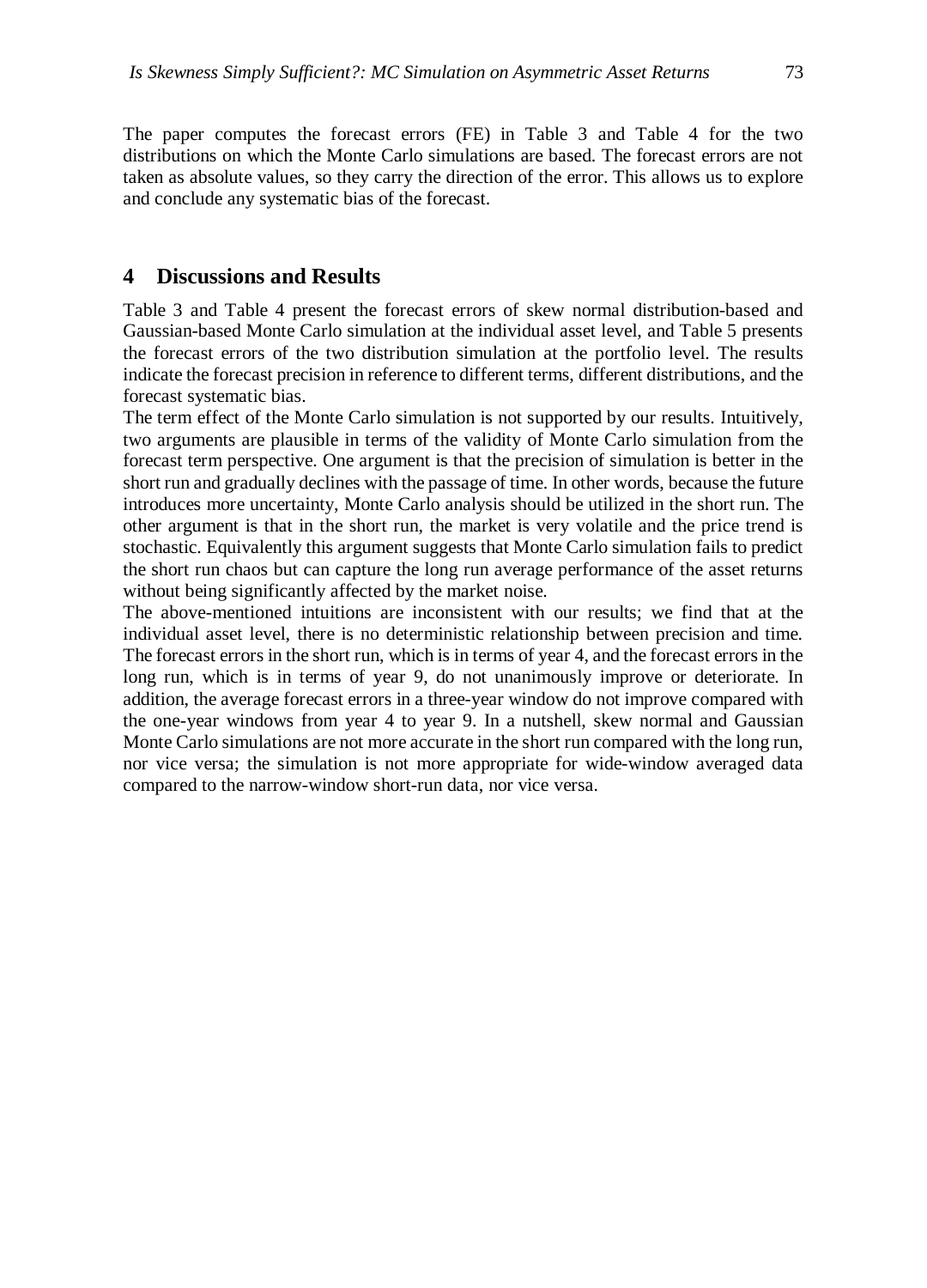|                | <b>AHL</b>   | <b>BEAV</b> | <b>BEL</b> | <b>COKE</b> | <b>DBD</b>  | <b>LABL</b> | <b>HILL</b> | <b>EZPW</b> | <b>FFIN</b> | <b>FLIC</b> |
|----------------|--------------|-------------|------------|-------------|-------------|-------------|-------------|-------------|-------------|-------------|
| FE Year 7 to 9 | $-3.87%$     | $-9.82%$    | $-29.11%$  | $-1.31%$    | 31.01%      | 8.66%       | $-38.50%$   | 18.49%      | 6.39%       | 2.18%       |
| FE Year 6 to 8 | $-4.13%$     | $-10.08%$   | $-29.14%$  | $-1.26%$    | 30.31%      | 8.58%       | $-38.45%$   | 17.12%      | 5.94%       | 1.38%       |
| FE Year 5 to 7 | $-4.05%$     | $-9.25%$    | $-29.03%$  | $-1.94%$    | 30.22%      | 9.05%       | $-37.58%$   | 17.45%      | 5.92%       | 1.33%       |
| FE Year 4 to 6 | $-6.03%$     | $-10.08%$   | $-31.66%$  | $-2.67%$    | 29.94%      | 7.51%       | $-35.27%$   | 15.68%      | 5.16%       | 1.20%       |
| FE Year 9      | $-3.36%$     | $-9.79%$    | $-29.28%$  | $-1.59%$    | 31.95%      | 8.92%       | $-38.07%$   | 20.45%      | 7.01%       | 2.38%       |
| FE Year 8      | $-3.74%$     | $-10.30%$   | $-28.99%$  | $-0.30%$    | 30.89%      | 7.98%       | $-38.40%$   | 16.96%      | 6.06%       | 2.01%       |
| FE Year 7      | $-4.52%$     | $-9.38%$    | $-29.07%$  | $-2.04%$    | 30.20%      | 9.07%       | $-39.04%$   | 18.05%      | 6.10%       | 2.15%       |
| FE Year 6      | $-4.12%$     | $-10.56%$   | $-29.35%$  | $-1.46%$    | 29.84%      | 8.69%       | $-37.92%$   | 16.35%      | 5.67%       | $-0.02%$    |
| FE Year 5      | $-3.52%$     | $-7.80%$    | $-28.68%$  | $-2.32%$    | 30.63%      | 9.38%       | $-35.78%$   | 17.94%      | 5.99%       | 1.87%       |
| FE Year 4      | $-10.45%$    | $-11.89%$   | -36.96%    | $-4.23%$    | 29.36%      | 4.45%       | $-32.11%$   | 12.76%      | 3.83%       | 1.75%       |
|                | <b>GNCMA</b> | <b>HTLF</b> | <b>HOV</b> | <b>JJSF</b> | <b>IPAR</b> | IM          | <b>MKL</b>  | <b>MCRI</b> | <b>MOS</b>  | <b>NUS</b>  |
| FE Year 7 to 9 | $-5.51%$     | $-0.34%$    | $-35.58%$  | $-0.82%$    | $-11.45%$   | $-7.81%$    | $-3.22%$    | $-12.24%$   | $-19.48%$   | $-5.36%$    |
| FE Year 6 to 8 | $-6.47%$     | $-1.23%$    | $-35.49%$  | $-0.76%$    | $-11.57%$   | $-8.00\%$   | $-3.11%$    | $-12.08%$   | $-19.78%$   | $-5.13%$    |
| FE Year 5 to 7 | $-5.86%$     | $-1.58%$    | $-33.43%$  | $-0.65%$    | $-10.91%$   | $-7.58%$    | $-2.94%$    | $-10.73%$   | $-19.84%$   | $-4.78%$    |
| FE Year 4 to 6 | $-7.15%$     | $-3.50%$    | $-34.41%$  | $-0.53%$    | $-13.82%$   | $-8.31%$    | $-4.06%$    | $-11.97%$   | $-21.30%$   | $-5.69%$    |
| FE Year 9      | $-3.98%$     | $-0.01%$    | $-34.78%$  | $-0.19%$    | $-10.60\%$  | $-7.90%$    | $-2.93%$    | $-12.35%$   | $-17.90\%$  | $-5.52%$    |
| FE Year 8      | $-6.30%$     | 1.47%       | $-36.97%$  | $-0.38%$    | $-12.06%$   | $-8.14%$    | $-3.14%$    | $-11.82%$   | $-19.78%$   | $-5.29%$    |
| FE Year 7      | $-6.26%$     | $-2.47%$    | $-34.99%$  | $-1.90%$    | $-11.69%$   | $-7.41%$    | $-3.58%$    | $-12.55%$   | $-20.75%$   | $-5.27%$    |
| FE Year 6      | $-6.85%$     | $-2.69%$    | $-34.49%$  | 0.01%       | $-10.96%$   | $-8.44%$    | $-2.62%$    | $-11.86%$   | $-18.81%$   | $-4.83%$    |
| FE Year 5      | $-4.46%$     | 0.42%       | $-30.80%$  | $-0.06%$    | $-10.10%$   | $-6.89%$    | $-2.63%$    | $-7.77%$    | $-19.97%$   | $-4.24%$    |
| FE Year 4      | $-10.15%$    | $-8.22%$    | $-37.93%$  | $-1.54%$    | $-20.40%$   | $-9.60%$    | $-6.95%$    | $-16.28%$   | $-25.13%$   | $-8.01%$    |
|                | <b>POWL</b>  | <b>POM</b>  | <b>PX</b>  | <b>RPT</b>  | <b>ROC</b>  | <b>SCHL</b> | <b>SGMO</b> | <b>SWKS</b> | <b>TAP</b>  | <b>UFI</b>  |
| FE Year 7 to 9 | $-1.63%$     | $-2.61%$    | 1.03%      | $-36.69%$   | $-35.06%$   | $-12.98%$   | $-49.82%$   | $-6.55%$    | 4.33%       | 7.25%       |
| FE Year 6 to 8 | $-0.52%$     | $-2.70%$    | 1.12%      | $-36.90%$   | $-35.57%$   | $-14.00%$   | $-50.37%$   | $-6.03%$    | 4.06%       | 6.87%       |
| FE Year 5 to 7 | $-0.30%$     | $-2.71%$    | 1.57%      | $-36.31%$   | $-35.86%$   | $-14.46%$   | $-46.35%$   | $-6.80%$    | 4.57%       | 6.44%       |
| FE Year 4 to 6 | 0.50%        | $-3.22%$    | $-0.01%$   | $-39.42%$   | $-39.51%$   | $-17.23%$   | $-51.06%$   | $-8.28%$    | 4.26%       | 5.72%       |
| FE Year 9      | 1.27%        | $-1.96%$    | 1.42%      | $-36.32%$   | $-35.20%$   | $-12.72%$   | $-48.51%$   | $-8.46%$    | 4.99%       | 6.46%       |
| FE Year 8      | 0.40%        | $-3.26%$    | 0.96%      | $-36.43%$   | $-36.12%$   | $-13.45%$   | $-53.86%$   | $-5.34%$    | 3.86%       | 6.96%       |
| FE Year 7      | $-6.55%$     | $-2.62%$    | 0.70%      | $-37.31%$   | $-33.87%$   | $-12.77%$   | $-47.07%$   | $-5.87%$    | 4.15%       | 8.35%       |
| FE Year 6      | 4.60%        | $-2.22%$    | 1.71%      | $-36.96%$   | $-36.71%$   | $-15.79%$   | $-50.17%$   | $-6.88%$    | 4.18%       | 5.32%       |
| FE Year 5      | 1.05%        | $-3.30%$    | 2.30%      | $-34.67%$   | $-37.01%$   | $-14.83%$   | -41.81%     | $-7.65%$    | 5.37%       | 5.65%       |
| FE Year 4      | $-4.16%$     | $-4.12%$    | $-4.03%$   | $-46.63%$   | $-44.83%$   | $-21.07%$   | $-61.20%$   | $-10.30%$   | 3.25%       | 6.19%       |

Table 3: Forecast Error of Skew Normal Distribution-based Monte Carlo Simulation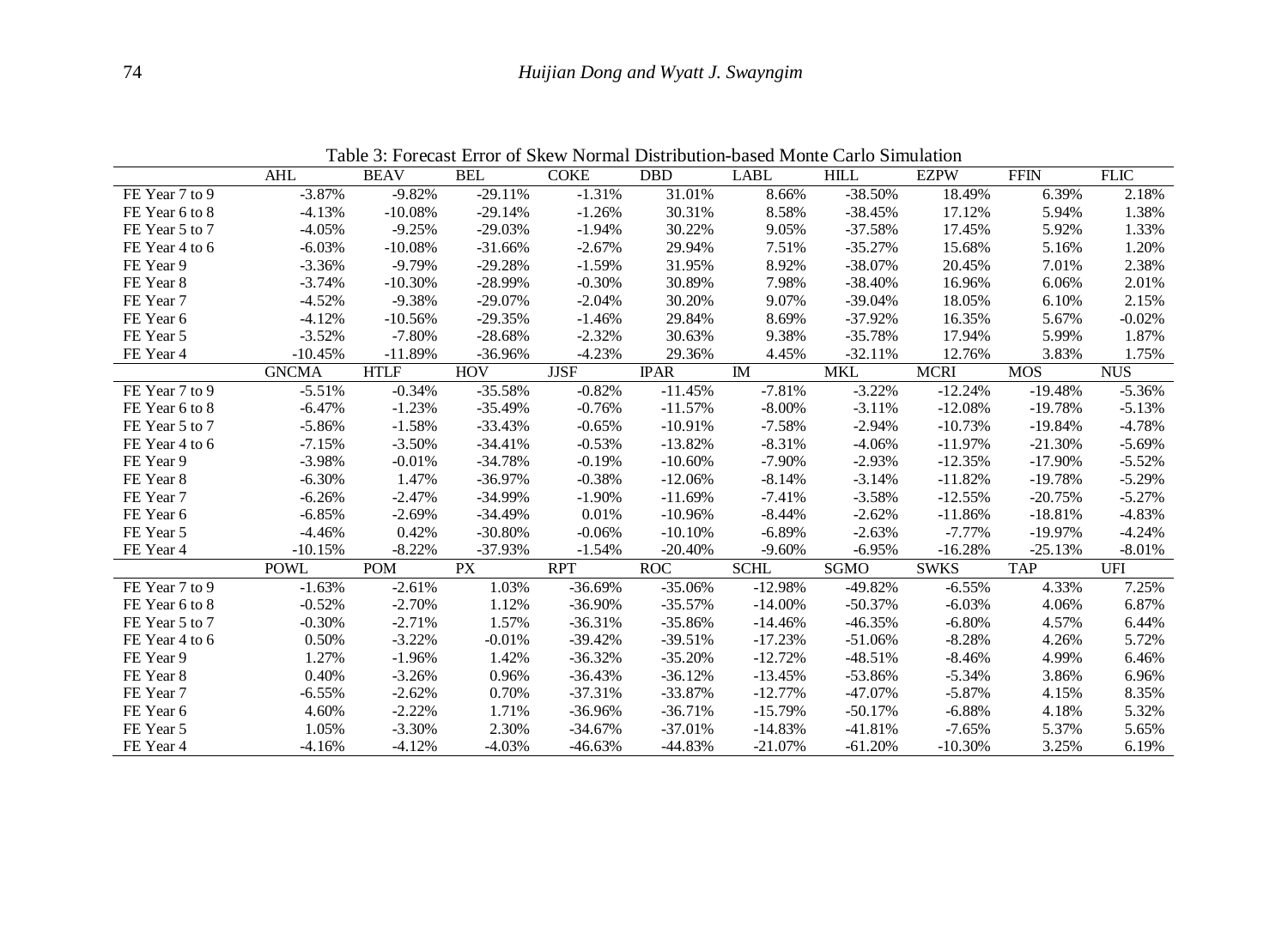|                | <b>AHL</b>   | <b>BEAV</b> | <b>BEL</b> | <b>COKE</b> | <b>DBD</b>  | LABL        | <b>HILL</b> | <b>EZPW</b> | <b>FFIN</b> | <b>FLIC</b> |
|----------------|--------------|-------------|------------|-------------|-------------|-------------|-------------|-------------|-------------|-------------|
| FE Year 7 to 9 | $-3.42%$     | $-9.73%$    | $-19.21%$  | $-0.73%$    | $-3.94%$    | $-2.15%$    | $-25.16%$   | 14.16%      | 6.36%       | 1.11%       |
| FE Year 6 to 8 | $-3.68%$     | $-9.98%$    | $-19.24%$  | $-0.68%$    | $-4.64%$    | $-2.23%$    | $-25.11%$   | 12.79%      | 5.91%       | 0.31%       |
| FE Year 5 to 7 | $-3.60%$     | $-9.15%$    | $-19.13%$  | $-1.36%$    | $-4.73%$    | $-1.76%$    | $-24.24%$   | 13.12%      | 5.89%       | 0.26%       |
| FE Year 4 to 6 | $-5.58%$     | $-9.99%$    | $-21.76%$  | $-2.09%$    | $-5.01%$    | $-3.30%$    | $-21.93%$   | 11.35%      | 5.13%       | 0.13%       |
| FE Year 9      | $-2.91%$     | $-9.70%$    | $-19.38%$  | $-1.01%$    | $-3.00\%$   | $-1.89%$    | $-24.73%$   | 16.12%      | 6.98%       | 1.31%       |
| FE Year 8      | $-3.29%$     | $-10.20%$   | $-19.09%$  | 0.28%       | $-4.06%$    | $-2.83%$    | $-25.06%$   | 12.63%      | 6.03%       | 0.94%       |
| FE Year 7      | $-4.07%$     | $-9.28%$    | $-19.17%$  | $-1.46%$    | $-4.76%$    | $-1.74%$    | $-25.70%$   | 13.72%      | 6.07%       | 1.08%       |
| FE Year 6      | $-3.67%$     | $-10.47%$   | $-19.45%$  | $-0.88%$    | $-5.11%$    | $-2.12%$    | $-24.58%$   | 12.02%      | 5.64%       | $-1.09%$    |
| FE Year 5      | $-3.07%$     | $-7.70%$    | $-18.78%$  | $-1.75%$    | $-4.33%$    | $-1.43%$    | $-22.44%$   | 13.61%      | 5.96%       | 0.80%       |
| FE Year 4      | $-10.00\%$   | $-11.79%$   | $-27.06%$  | $-3.65%$    | $-5.59%$    | $-6.36%$    | $-18.77%$   | 8.43%       | 3.80%       | 0.68%       |
|                | <b>GNCMA</b> | <b>HTLF</b> | <b>HOV</b> | <b>JJSF</b> | <b>IPAR</b> | <b>IM</b>   | <b>MKL</b>  | <b>MCRI</b> | <b>MOS</b>  | <b>NUS</b>  |
| FE Year 7 to 9 | $-8.20%$     | $-0.65%$    | $-39.38%$  | $-2.39%$    | $-10.76%$   | $-8.88%$    | $-3.35%$    | $-13.23%$   | 14.31%      | $-6.03%$    |
| FE Year 6 to 8 | $-9.16%$     | $-1.55%$    | $-39.28%$  | $-2.32%$    | $-10.87%$   | $-9.06%$    | $-3.25%$    | $-13.06%$   | 14.01%      | $-5.80%$    |
| FE Year 5 to 7 | $-8.54%$     | $-1.90%$    | $-37.22%$  | $-2.21%$    | $-10.22%$   | $-8.64%$    | $-3.07%$    | $-11.72%$   | 13.95%      | $-5.45%$    |
| FE Year 4 to 6 | $-9.84%$     | $-3.81%$    | $-38.20%$  | $-2.09%$    | $-13.13%$   | $-9.37%$    | $-4.20%$    | $-12.96%$   | 12.49%      | $-6.37%$    |
| FE Year 9      | $-6.67%$     | $-0.32%$    | $-38.57%$  | $-1.75%$    | $-9.91%$    | $-8.96%$    | $-3.07%$    | $-13.34%$   | 15.89%      | $-6.20%$    |
| FE Year 8      | $-8.99%$     | 1.16%       | $-40.77%$  | $-1.95%$    | $-11.37%$   | $-9.20%$    | $-3.28%$    | $-12.80%$   | 14.01%      | $-5.96%$    |
| FE Year 7      | $-8.95%$     | $-2.79%$    | $-38.79%$  | $-3.46%$    | $-10.99%$   | $-8.47%$    | $-3.71%$    | $-13.54%$   | 13.04%      | $-5.94%$    |
| FE Year 6      | $-9.53%$     | $-3.01%$    | $-38.29%$  | $-1.55%$    | $-10.26%$   | $-9.51%$    | $-2.75%$    | $-12.85%$   | 14.98%      | $-5.51%$    |
| FE Year 5      | $-7.15%$     | 0.10%       | $-34.60%$  | $-1.62%$    | $-9.41%$    | $-7.95%$    | $-2.76%$    | $-8.76%$    | 13.82%      | $-4.91%$    |
| FE Year 4      | $-12.84%$    | $-8.53%$    | $-41.72%$  | $-3.10%$    | $-19.71%$   | $-10.66%$   | $-7.08%$    | $-17.27%$   | 8.66%       | $-8.68%$    |
|                | <b>POWL</b>  | <b>POM</b>  | <b>PX</b>  | <b>RPT</b>  | <b>ROC</b>  | <b>SCHL</b> | <b>SGMO</b> | <b>SWKS</b> | <b>TAP</b>  | <b>UFI</b>  |
| FE Year 7 to 9 | $-2.80%$     | 0.18%       | $-0.64%$   | $-20.48%$   | $-13.53%$   | $-11.58%$   | $-6.65%$    | $-3.94%$    | 3.62%       | 9.77%       |
| FE Year 6 to 8 | $-1.69%$     | 0.09%       | $-0.54%$   | $-20.69%$   | $-14.03%$   | $-12.61%$   | $-7.20%$    | $-3.41%$    | 3.35%       | 9.39%       |
| FE Year 5 to 7 | $-1.47%$     | 0.07%       | $-0.10%$   | $-20.11%$   | $-14.33%$   | $-13.07%$   | $-3.18%$    | $-4.18%$    | 3.85%       | 8.95%       |
| FE Year 4 to 6 | $-0.67%$     | $-0.43%$    | $-1.67\%$  | $-23.21%$   | $-17.98%$   | $-15.84%$   | $-7.90%$    | $-5.66%$    | 3.55%       | 8.23%       |
| FE Year 9      | 0.10%        | 0.83%       | $-0.24%$   | $-20.11%$   | $-13.66%$   | $-11.32%$   | $-5.35%$    | $-5.84%$    | 4.27%       | 8.97%       |
| FE Year 8      | $-0.77%$     | $-0.47%$    | $-0.70%$   | $-20.22%$   | $-14.59%$   | $-12.05%$   | $-10.70%$   | $-2.72%$    | 3.15%       | 9.47%       |
| FE Year 7      | $-7.72%$     | 0.17%       | $-0.96%$   | $-21.10%$   | $-12.34%$   | $-11.37%$   | $-3.90\%$   | $-3.25%$    | 3.43%       | 10.86%      |
| FE Year 6      | 3.43%        | 0.56%       | 0.04%      | $-20.76%$   | $-15.17%$   | $-14.39%$   | $-7.01%$    | $-4.27%$    | 3.46%       | 7.83%       |
| FE Year 5      | $-0.12%$     | $-0.51%$    | 0.63%      | $-18.46%$   | $-15.47%$   | $-13.44%$   | 1.36%       | $-5.03%$    | 4.65%       | 8.16%       |
| FE Year 4      | $-5.33%$     | $-1.34%$    | $-5.70%$   | $-30.42%$   | $-23.29%$   | $-19.68%$   | $-18.04%$   | $-7.68%$    | 2.53%       | 8.70%       |

Table 4: Forecast Error of Gaussian Distribution-based Monte Carlo Simulation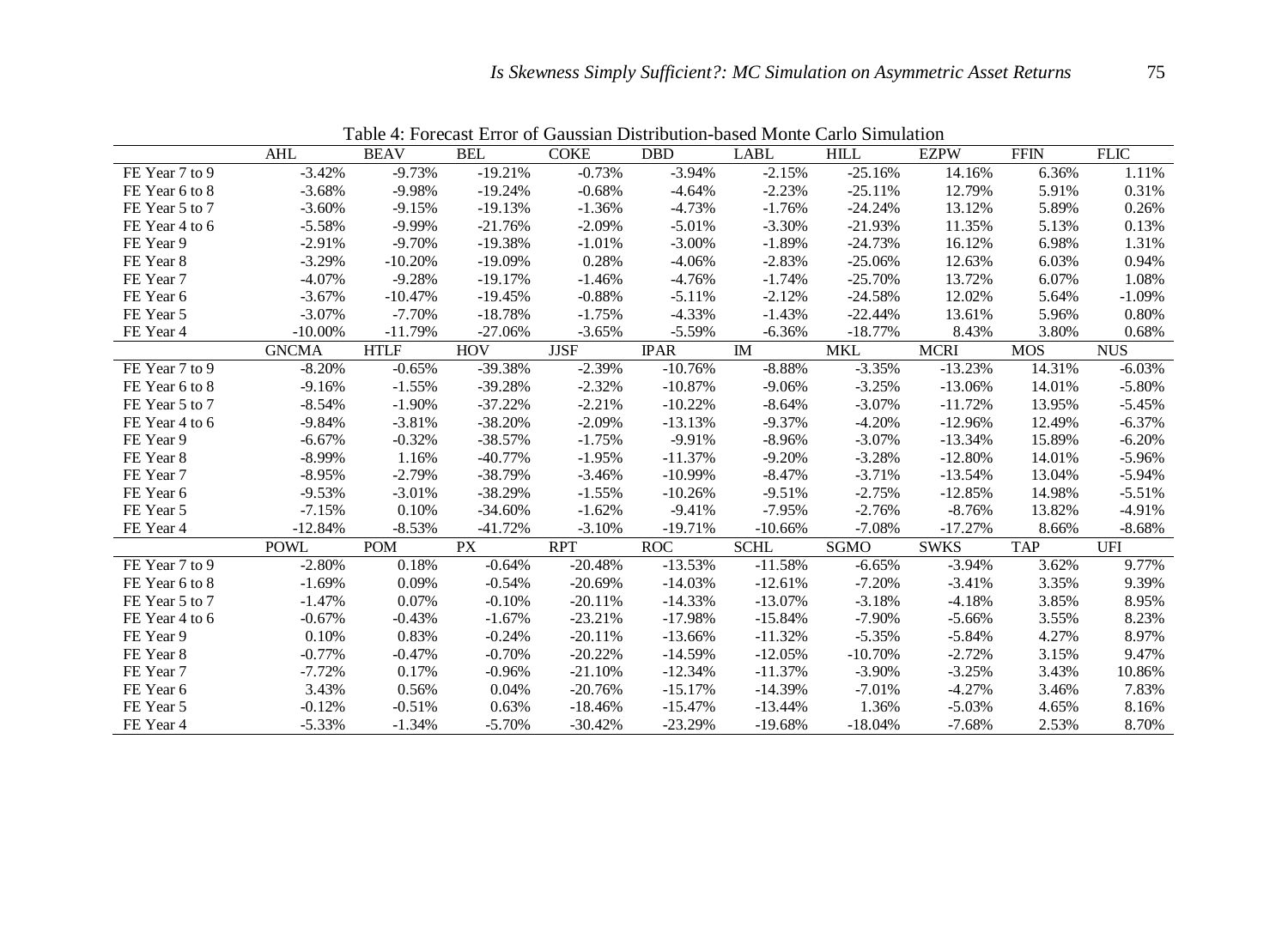In addition, the prediction precision of using the skew normal distribution is not improved but is actually decreased. This suggests that simply adjusting the skewness of distribution by using the skew normal distribution makes the kurtosis of the distribution drift in an undesirable direction. Such a drift is against the nature of the asset return distribution. The attempt of using the skew normal distribution to remedy the non-normal features of asset return is inappropriate.

Furthermore, according to Table 5, the averaged forecast errors are not improved compared to the single-year forecast errors. This proves that the systematic bias of the Monte Carlo simulation exists. If the systematic bias is absent and the directions of the forecast errors for the single year simulations are random, then the average error is expected to be less in terms of its magnitude. The unanimously negative forecast errors in Table 5 imply that the Monte Carlo analysis based on both of the distributions underestimate asset returns.

|                | <b>SN</b> | GAU       |             | -SN        | GAU       |
|----------------|-----------|-----------|-------------|------------|-----------|
| FE Year 7 to 9 | $-8.35\%$ | -5.58%    | I FE Year 8 | $-8.55\%$  | $-5.78\%$ |
| FE Year 6 to 8 | $-8.58\%$ | $-5.81\%$ | FE Year 7   | $-8.61\%$  | $-5.84\%$ |
| FE Year 5 to 7 | $-8.21\%$ | $-5.44\%$ | FE Year 6   | $-8.58\%$  | $-5.81\%$ |
| FE Year 4 to 6 | $-9.51\%$ | $-6.74\%$ | FE Year 5   | $-7.46\%$  | $-4.69\%$ |
| FE Year 9      | -7.88%    | $-5.11%$  | FE Year 4   | $-12.49\%$ | -9.72%    |

Table 5: Portfolio Forecast Error of Skew Normal- and Gaussian-based Simulation

## **5 Conclusion**

The first purpose of this study is to test the degree of inappropriateness to assume normal distributions for financial assets. We clarify the role of skewness in asset return simulations and the impact of kurtosis on forecast precision. To test this, we chose 30 stocks from the Russell 6000 index by randomly assigning each stock with relevant historical data a number in the range [0,1] and selecting the assets assigned values between 0.49 and 0.51 to use in the sample. By selecting stocks in this manner, we eliminated risk of bias and the possibility of data mining.

We then fit the year 1 to year 3 data for each asset to a skew normal distribution and a Gaussian distribution. After running both distributions for all 30 assets through a Monte Carlo simulation for 150 iterations, we found the forecast error. Despite intuitive notions regarding the relationship between time and precision, our results show that there is no significant correlation between term and the level of forecast precision. In other words, there is no robust conclusion in terms of the validity of Monte Carlo simulation for either short run or long run forecast.

Further, we found that the use of the skew normal distribution to adjust for skewness leads the kurtosis to move in an undesirable direction. Finally, our results yielded uniformly negative portfolio forecast errors, implying that Monte Carlo simulations underestimate asset returns for both Gaussian and skew normal distributions. The results suggest that simply apply designated skewness to normal distribution do not improve the quality of Monte Carlo simulation, and the fourth moment of realized distribution needs to be incorporated in asset performance forecast in future studies